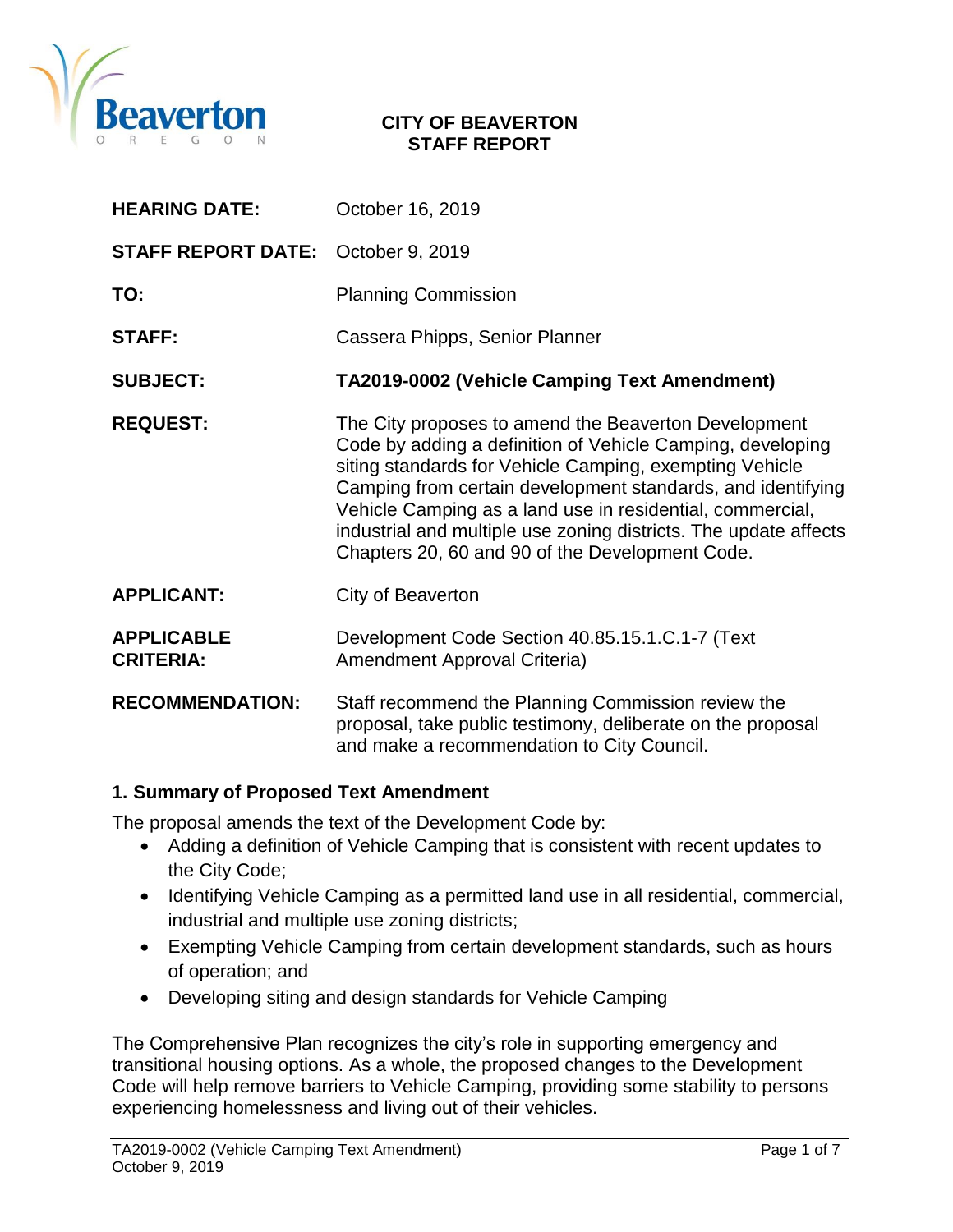### Chapter 20

The Development Code currently does not define Vehicle Camping as a land use or allow it in any zone. The proposed text amendment identifies Vehicle Camping as a civic land use in residential, commercial, industrial and multiple use zoning districts and permits the use in each zone, subject to the siting and design standards in Chapter 60. The proposed amendments also exempt Vehicle Camping from certain development standards, such as hours of operation and restrictions on outdoor activity.

# Chapter 60

The proposal includes special regulations, found in Section 60.50.25, that address setbacks and other locational requirements specific to Vehicle Camping. If a Vehicle Camping site abuts a residential use, the standard 20-foot setback may be reduced to 10 feet by visually screening storage and sanitary facilities associated with the use. The purpose of these requirements is to mitigate potential impacts on surrounding properties and to provide privacy for people living in their vehicles.

# Chapter 90

A new definition of Vehicle Camping is proposed to be added to Chapter 90. The definition provides that the use may only be allowed through a program established by Council and administered by the Mayor.

# **2. Public Comment**

Public notice was provided consistent with Section 50.50 of the Development Code. No public testimony has been received.

# **3. Facts and Findings**

Section 40.85.15.1.C of the Development Code specifies that in order to approve a Text Amendment application, the decision-making authority shall make findings of fact, based on evidence provided by the applicant, that all of the criteria specified in Section 40.85.15.1.C.1-7 are satisfied. The following are the findings of fact for TA2019-0002 (Vehicle Camping Text Amendment):

# *Development Code Approval Criteria*

### *1. The proposal satisfies the threshold requirements for a Text Amendment application.*

Section 40.85.15.1.A specifies that an application for a text amendment shall be required when there is proposed any change to the Development Code, excluding changes to the zoning map. TA2019-0002 proposes to make changes to Chapters 20, 60 and 90 of the Development Code, as shown in Exhibit A. Therefore, staff find that approval criterion one is satisfied.

# *2. All City application fees related to the application under consideration by the decision-making authority have been submitted.*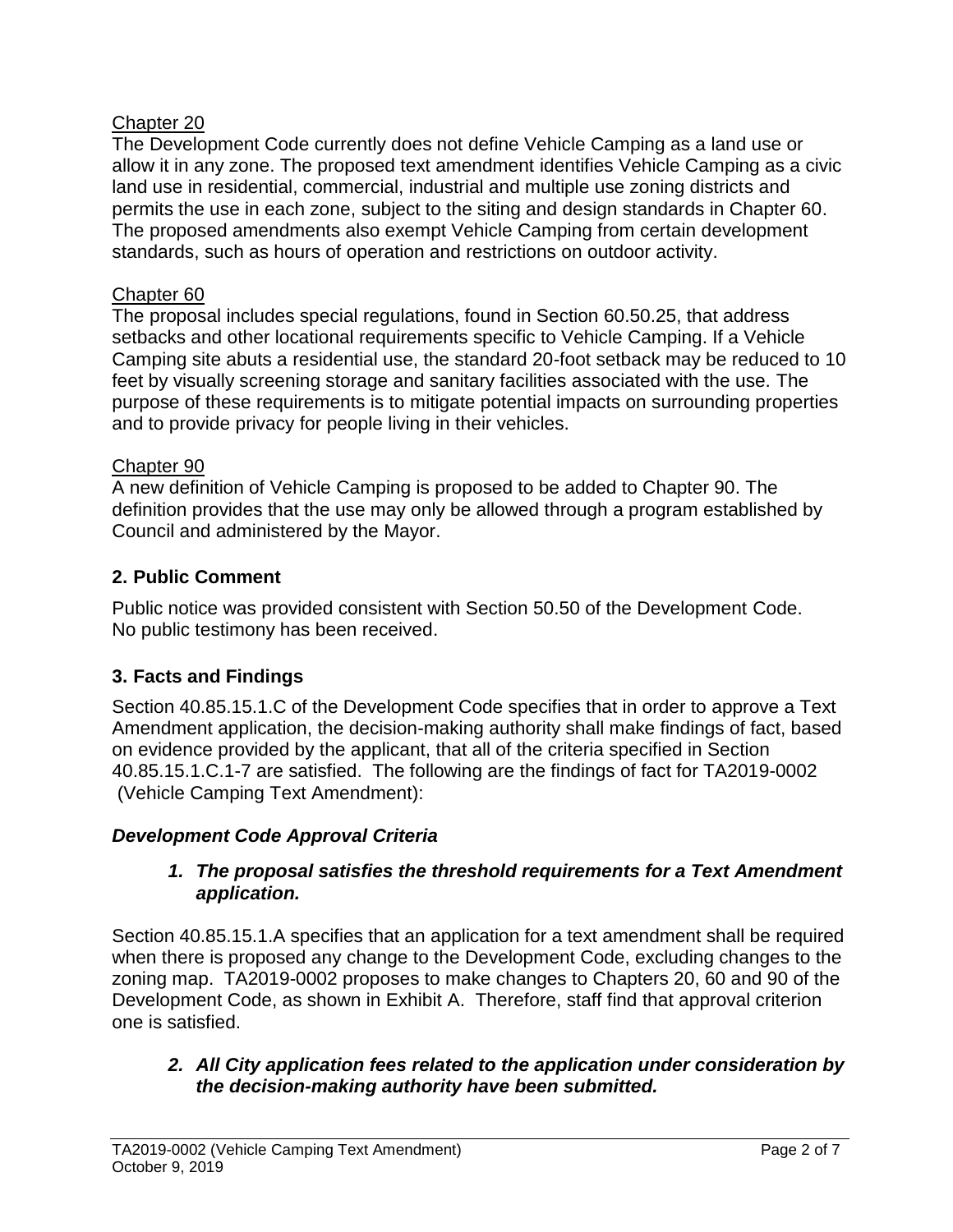Policy Number 470.001 of the City's Administrative Policies and Procedures manual states that fees for a City initiated application are not required where the application fee would be paid from the City's General Fund. The Planning Division, which is a General Fund program, initiated the application. Therefore, the payment of an application fee is not required. Staff find that approval criterion two is not applicable.

### *3. The proposed text amendment is consistent with the provisions of the Metro Urban Growth Management Functional Plan.*

Metro's Urban Growth Management Functional Plan (UGMFP) is the document that defines how local governments are to implement the Metro Regional Goals and Objectives. The City is required to bring its land use regulations into conformance with the UGMFP. The City's Comprehensive Plan and Development Code have been amended to incorporate several UGMFP policies. The applicable Titles of the UGMFP are addressed below.

# Title 1: Requirements for Housing and Employment Accommodation

Section 3.07.110 of the UGMFP calls for a compact urban form and a "fair-share" approach to meeting regional housing needs, and asks cities to help meet regional housing needs by maintaining or increasing their housing capacity. The City of Beaverton has adopted minimum density requirements for each zoning district. The proposed amendments do not modify the city zoning map or lower the minimum density requirements for each zone. Therefore, the proposed amendments are consistent with Metro Title 1.

# Title 7: Housing Choice

The intent of Metro Title 7 is to ensure each jurisdiction provides a diverse range of housing types; specific goals for low- and moderate-income housing; housing densities consistent with the regional transportation system; and a balance of jobs and housing. While the Comprehensive Plan is the city's primary document demonstrating compliance with Title 7, the proposed amendments to the Development Code help implement emergency and transitional housing options. Therefore, the proposed amendments are consistent with Metro Title 7.

### Title 8: Compliance Procedures

Section 3.07.810.A of Metro Title 8 establishes a process for determining whether city or county comprehensive plans and land use regulations substantially comply with requirements of the UGMFP, and requires cities to submit proposed comprehensive plan amendments to Metro for their review. Metro requires the city to submit the proposed amendment to Metro at least 35 days before the first evidentiary hearing, which is the Planning Commission hearing. The city provided the notice more than 35 days before the hearing. The city has not received any comments from Metro.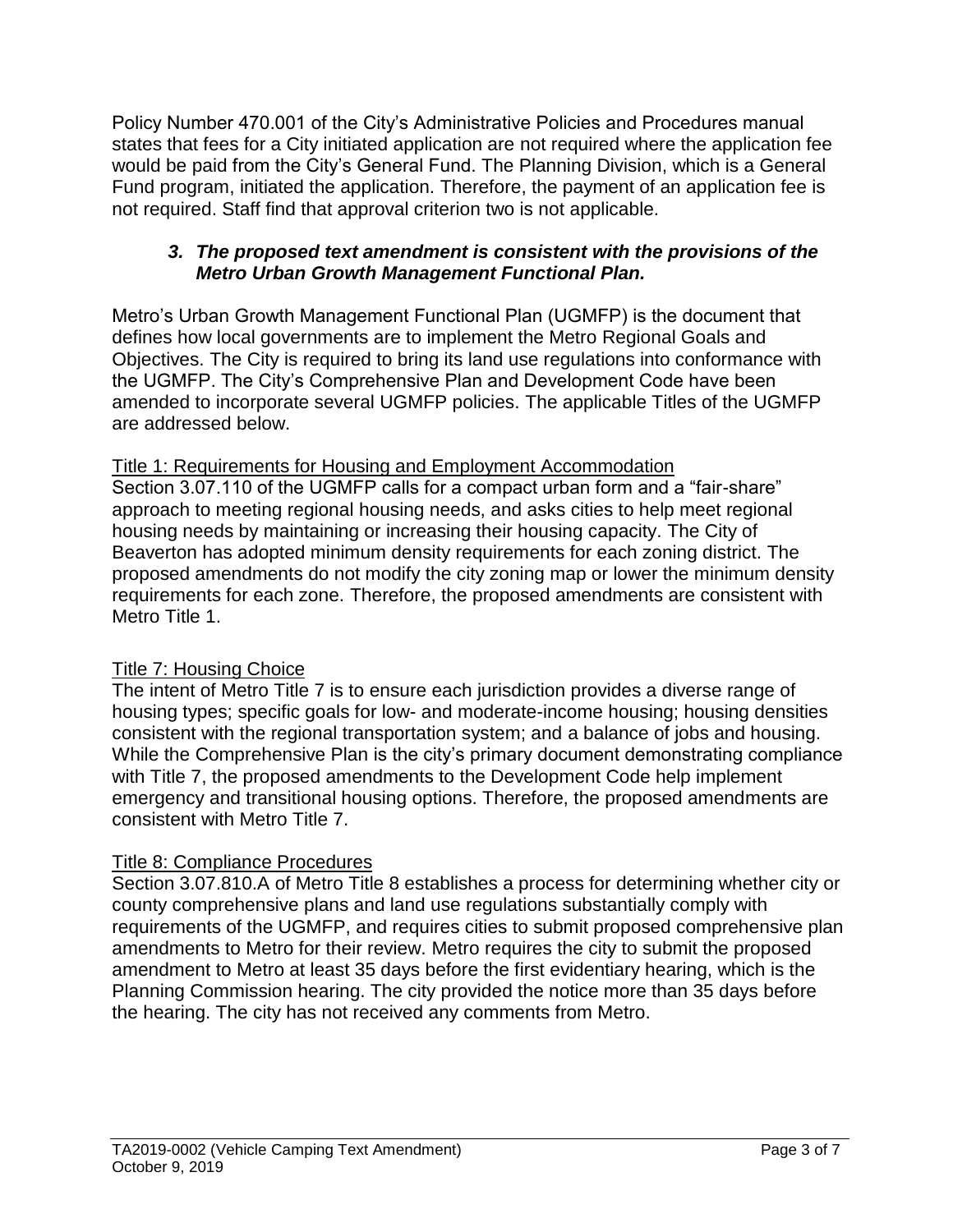# Title 12: Protection of Residential Neighborhoods

The purpose of Section 3.07.1210 it to help protect existing residential neighborhoods from pollution, noise and crime, and to provide access to commercial services, parks and schools. The proposed amendments to the Development Code include siting and design standards specific to Vehicle Camping that are intended to mitigate impacts of the use. The proposal is anticipated to have minimal impact to the level of protection provided to residential neighborhoods. Therefore, the proposed amendments are consistent with Metro Title 12.

**Metro UGMFP Summary:** Therefore, staff find that the proposed text amendment is consistent with the applicable provisions of the UGMFP.

### *4. The proposed text amendment is consistent with the City's Comprehensive Plan.*

Beaverton's Comprehensive Plan provides policy direction on matters related to future growth and physical development of the city including land use, economy, transportation, housing, natural resources, and other relevant topics. Oregon state law requires all cities and counties to prepare and adopt comprehensive plans that are consistent with Statewide Planning Goals. The applicable chapters of the Comprehensive Plan are addressed below.

### Housing (Chapter 4)

To meet the community's housing needs, the city adopted goals and policies that encourage a mix of housing types and densities commensurate with a variety of income levels. Applicable policies of the Housing chapter are identified below.

*4.4.1.d Exhibit a commitment to equity by encouraging the dispersal of affordable and special needs housing throughout the city, while recognizing the need for proximity to transit and social services.* 

*4.4.1.g Support regional efforts to combat homelessness and provide a Continuum of Care, including housing, medical and social services, and job training*

*4.4.1.h Support emergency and transitional housing options such as homeless shelters, while shifting long term efforts to more permanent housing options, including emerging housing types such as tiny homes and micro housing units*

The proposed text amendment would provide a safe, legal place to park for people experiencing homelessness and living out of their vehicles. The city's Vehicle Camping program provides participants with connections to services and resources with a goal of transitioning them into permanent housing. The proposal would also allow for Vehicle Camping sites to be dispersed throughout the city. Therefore, staff find that the proposed text amendments are consistent with Comprehensive Plan Chapter 4.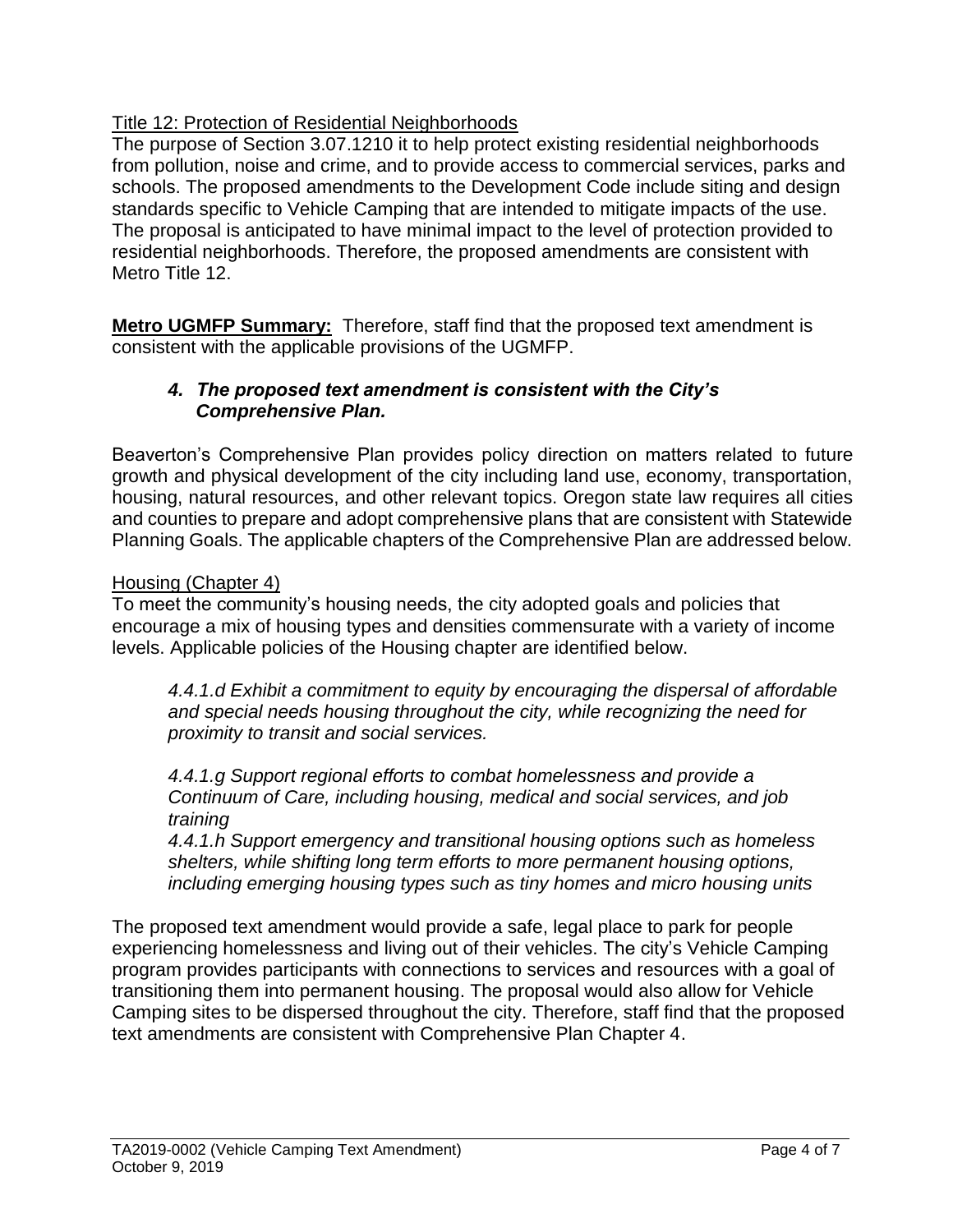# Community Health (Chapter 10)

The layout and design of a community can have a significant impact on overall community health. The Community Health chapter includes a social safety net goal to increase coordination of public and private agencies to promote long-term health and maximize independence among vulnerable populations, including those experiencing homelessness. Applicable policies of Chapter 10 are identified below.

*Policy 1 Encourage coordinated service delivery for food, housing, health care, and other basic necessities of life.*

*Policy 2 Promote access to information and referral to food, housing, health care and other resources throughout City departments and in coordination with other public agencies.*

The proposed amendments to the Development Code help implement Community Health policies by connection people experiencing homelessness and living out of their vehicles with transitional housing and resources. Therefore, staff finds that the proposed amendments are consistent with Chapter 10 of the Comprehensive Plan.

**Comprehensive Plan Compliance Summary:** Therefore, staff find that the proposed amendment is consistent with the City's Comprehensive Plan.

### *5. The proposed text amendment is consistent with other provisions within the City's Development Code.*

Staff proposes to modify Chapters 20, 60 and 90 of the Development Code. The proposal would permit Vehicle Camping in each zoning district, where allowed through a program established by Council and administered by the Mayor. The proposed changes to the Development Code exempt Vehicle Camping from certain development standards, such as hours of operation and restrictions on outdoor activity. The proposal also includes siting and design standards specific to Vehicle Camping. The proposed amendments do not create conflicts with other provisions of the Development Code. Therefore, staff find that the approval criterion has been met.

#### *6. The proposed amendment is consistent with all applicable City ordinance requirements and regulations.*

The proposed amendments to the Development Code are consistent with City Code sections 6.02.322 and 6.02.324 that relate to Vehicle Camping. In September 2019, City Council adopted an update to the City Code that expands the definition of "vehicle" and permits Vehicle Camping on parking lots owned or controlled by commercial interests, religious institutions, places of worship, public service nonprofits and public entities. Therefore, staff find that the proposal is consistent with applicable City ordinance requirements and regulations.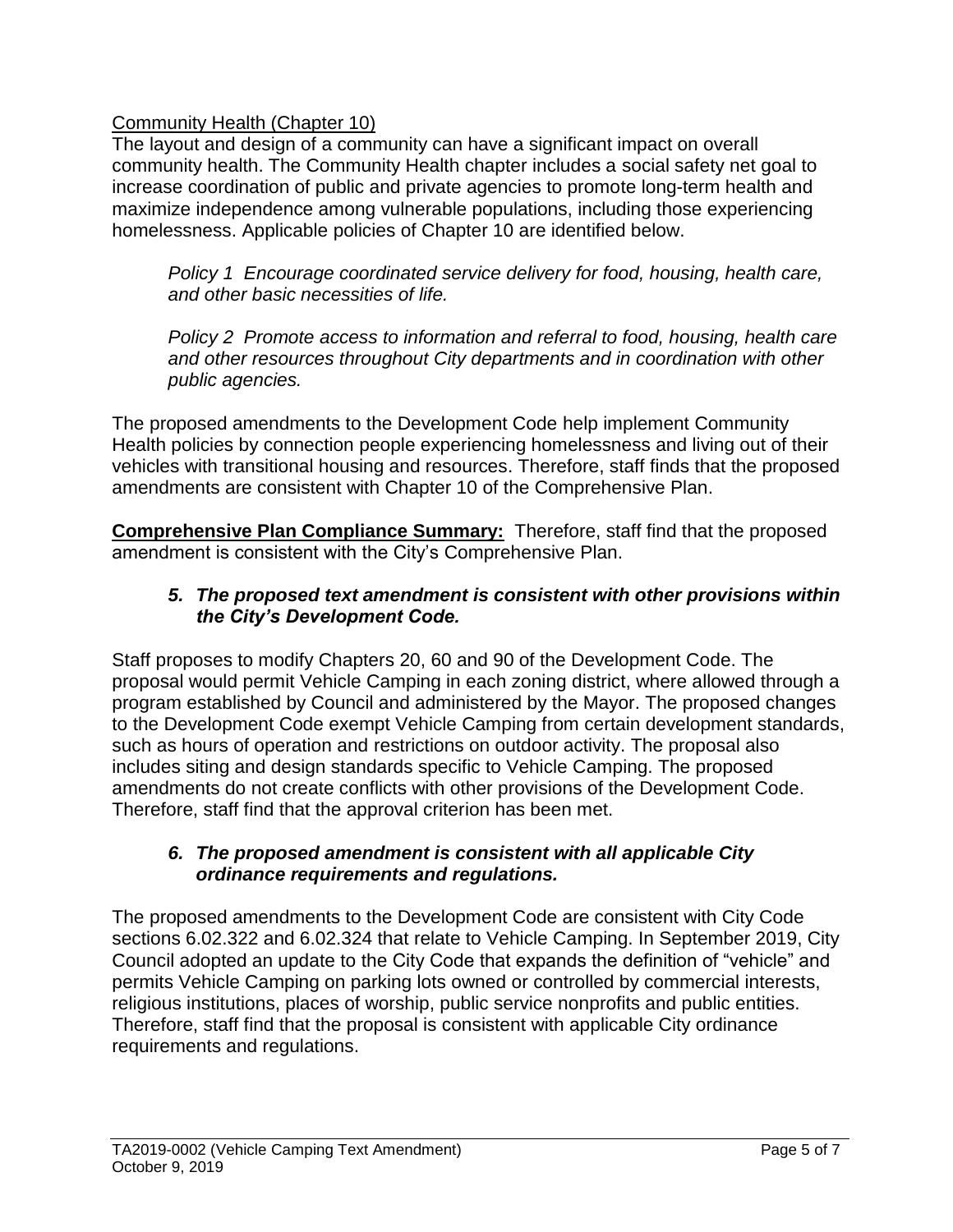#### *7. Applications and documents related to the request, which will require further City approval, shall be submitted to the City in the proper sequence.*

Staff have determined that there are no other applications and documents related to the request that will require further City approval. Therefore, staff find that approval criterion seven has been met.

# *Other applicable approval criteria*

As a post-acknowledgement amendment to the City's Development Code, the proposed text amendment is subject to ORS 197.175(1), which requires that the City demonstrate that the proposed text amendment be consistent with the relevant Statewide Planning Goals. Staff have determined that the following goals apply:

#### *Goal 1 Citizen Involvement To develop a citizen involvement program that insures the opportunity for citizens to be involved in all phases of the planning process.*

City staff attended a meeting on August 26, 2019, facilitated by the Beaverton Committee for Community Involvement (BCCI) to provide an update on the Safe Parking Program and to share information about the proposed changes to the City Code and Development Code related to Vehicle Camping.

Consistent with procedures outlined in the Development Code, notice of the proposed text amendment was sent to all NAC chairs, the Chair of the BCCI, Washington County's Department of Land Use and Transportation, the Department of Land Conservation and Development, and property owners that currently participate or have expressed interest in participating in the city's Safe Parking Program. Copies of the hearing notice were posted at City Hall and the City Library, and published in the newspaper, consistent with Type 4 noticing requirements. A notice was also posted on the city's website. Staff find that the City has provided adequate notice and opportunity for public involvement.

*Goal 2 Land Use Planning To establish a land use planning process and policy framework as a basis for all decisions and actions related to use of land and to assure an adequate factual basis for such decisions and actions.*

Changes to the Development Code require a Type 4 process, which includes noticing and a public comment period, prior to a hearing before the Planning Commission. The hearing is open to the public and includes an opportunity to receive public testimony. At the conclusion of the hearing, the Planning Commission can continue the hearing to a later date, keep the record open for more information or make a recommendation to the City Council, the ultimate decision making authority. Prior to adoption of the any text amendments, the City Council will consider all the evidence in the record, including any testimony provided at the Planning Commission hearing and any recommended changes to the proposal.